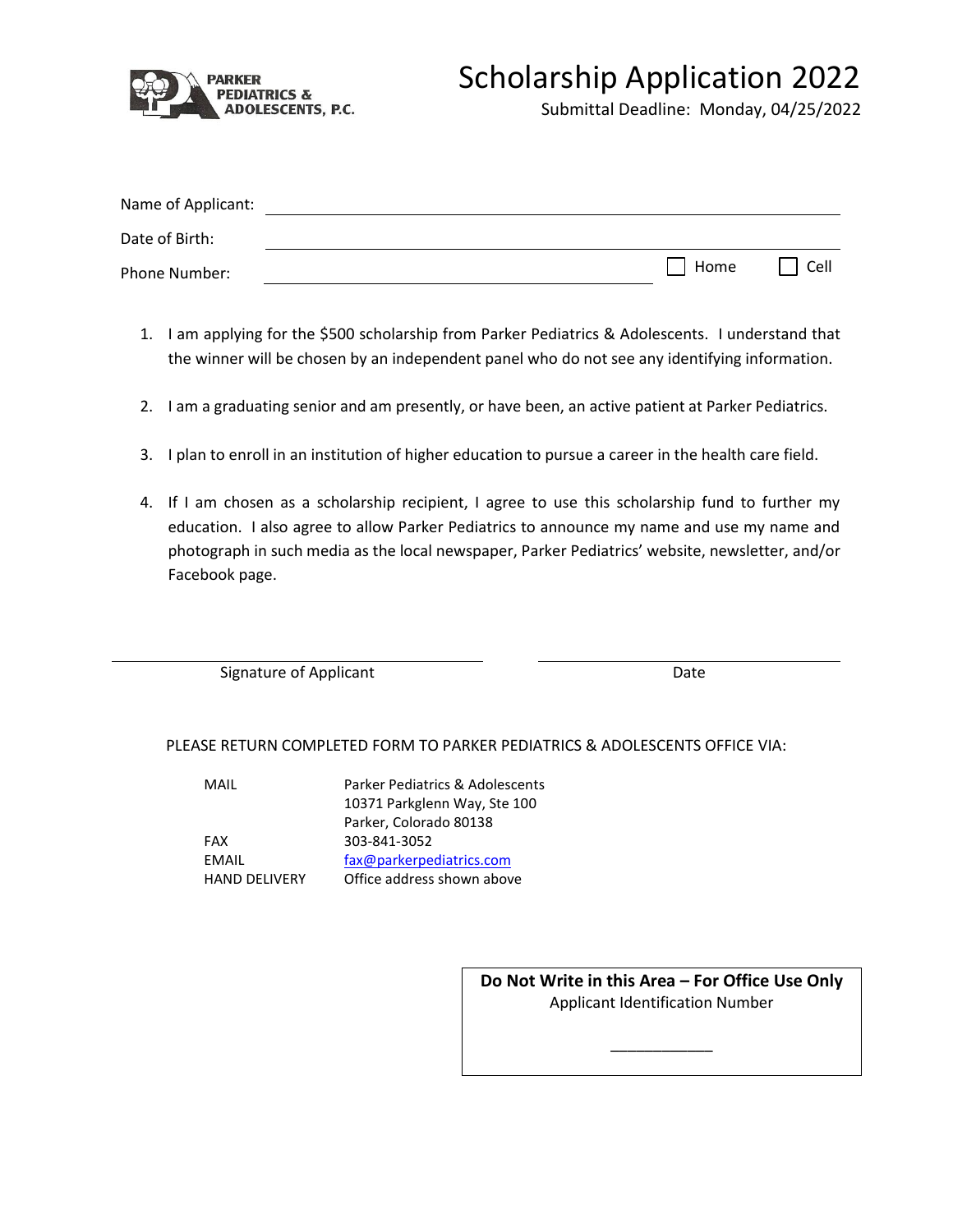

2021 Scholarship Application

 $\overline{\phantom{a}}$   $\overline{\phantom{a}}$   $\overline{\phantom{a}}$   $\overline{\phantom{a}}$   $\overline{\phantom{a}}$   $\overline{\phantom{a}}$   $\overline{\phantom{a}}$   $\overline{\phantom{a}}$   $\overline{\phantom{a}}$   $\overline{\phantom{a}}$   $\overline{\phantom{a}}$   $\overline{\phantom{a}}$   $\overline{\phantom{a}}$   $\overline{\phantom{a}}$   $\overline{\phantom{a}}$   $\overline{\phantom{a}}$   $\overline{\phantom{a}}$   $\overline{\phantom{a}}$   $\overline{\$ 

## **Please answer the following questions. Do not use your name or other identifying information.**

High School: GPA:

College or vocational school planning to attend:

Proposed major and/or career:

School activities / community service / work experience: